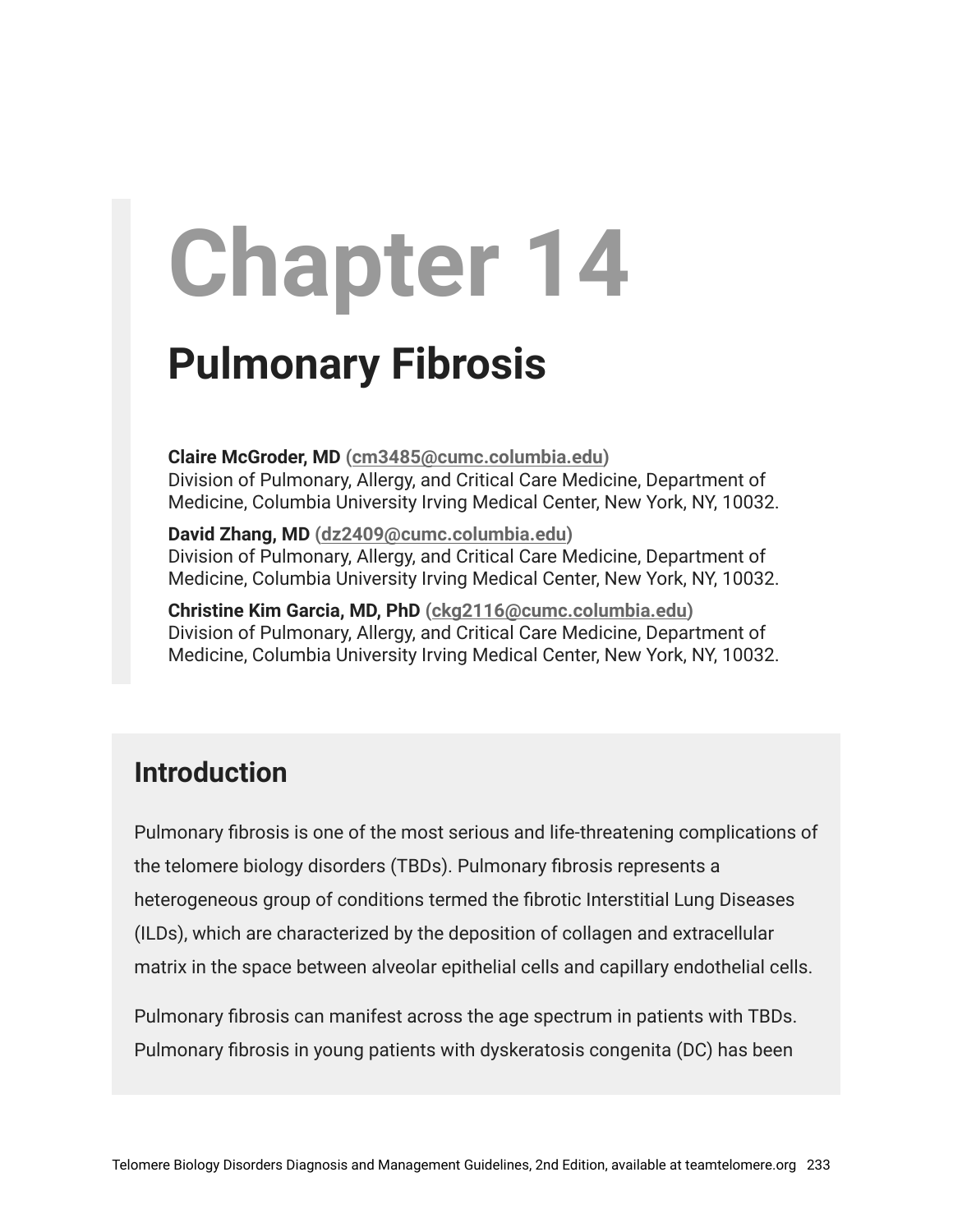described after hematopoietic cell transplantation (HCT) for bone marrow failure. Pulmonary fibrosis in this setting may be accelerated by exposure to conditioning regimens for hematopoietic cell transplantation [1, 2]. In patients who have received a HCT, respiratory symptoms develop early in life (median 14 years), with survival to early adulthood [3]. Pulmonary fibrosis may also occur in patients with DC later in life, in the absence of HCT, and may also be found concurrently with cytopenias [4, 5]. For this group of DC/TBD patients, respiratory symptoms develop later (median 37 years), and median survival is longer. Finally, pulmonary fibrosis may be the dominant, and only, clinical manifestation of telomere-mediated disease [6-9]. Patients presenting in this manner are typically older and do not have the mucocutaneous findings or severe bone marrow failure associated with DC, although they may have a family or personal history of less severe DC-associated phenotypes. The most common diagnosis for this last group of patients is Idiopathic Pulmonary Fibrosis (IPF), which is typically diagnosed after the fifth decade of life [10]. Regardless of when the pulmonary fibrosis starts, it is usually relentlessly progressive and leads to respiratory failure. Considering that the prevalence of IPF associated with TBDs is estimated to be greater than the prevalence of classic DC, IPF is recognized as one of the most common TBD presentations [11].

# **Clinical Presentation**

Patients typically present with respiratory complaints including exertional dyspnea (shortness of breath) and chronic cough. They may have inspiratory rales and digital clubbing on physical exam. The disease is associated with a restrictive pattern on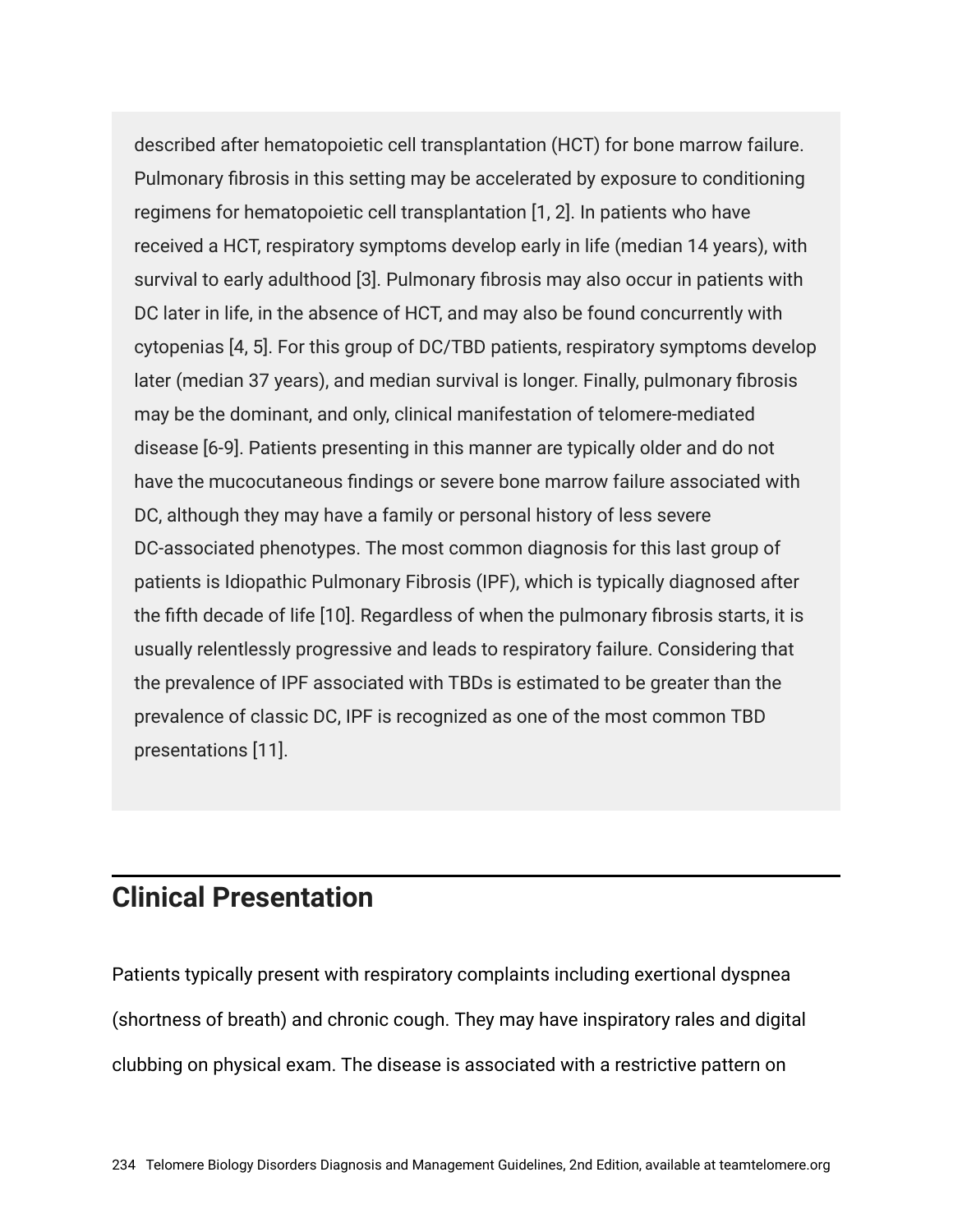pulmonary function testing and decreased diffusion capacity for carbon monoxide  $(DL<sub>co</sub>)$ . Screening chest X-rays may appear normal during the early stages of disease, which is why high-resolution computed tomography (HRCT) imaging of the chest is the gold-standard diagnostic study. HRCT often demonstrates diffuse interstitial markings (reticulations), architectural distortion of the airways (traction bronchiectasis), and loss of normal lung parenchyma in scarred tissue (cysts, honeycombing).

The pattern of lung involvement is often complex in patients with DC and pulmonary fibrosis. Lung histopathology generally features a mixture of cellular inflammatory infiltrates and interstitial fibrosis that does not typically mirror the findings in older adults. Assessing these patients may be particularly difficult not only because the clinical findings and histopathology are non-specific, but because of the range of possible differential diagnoses, including lung involvement of graft versus host disease after HCT, opportunistic infection, and drug-induced lung injury.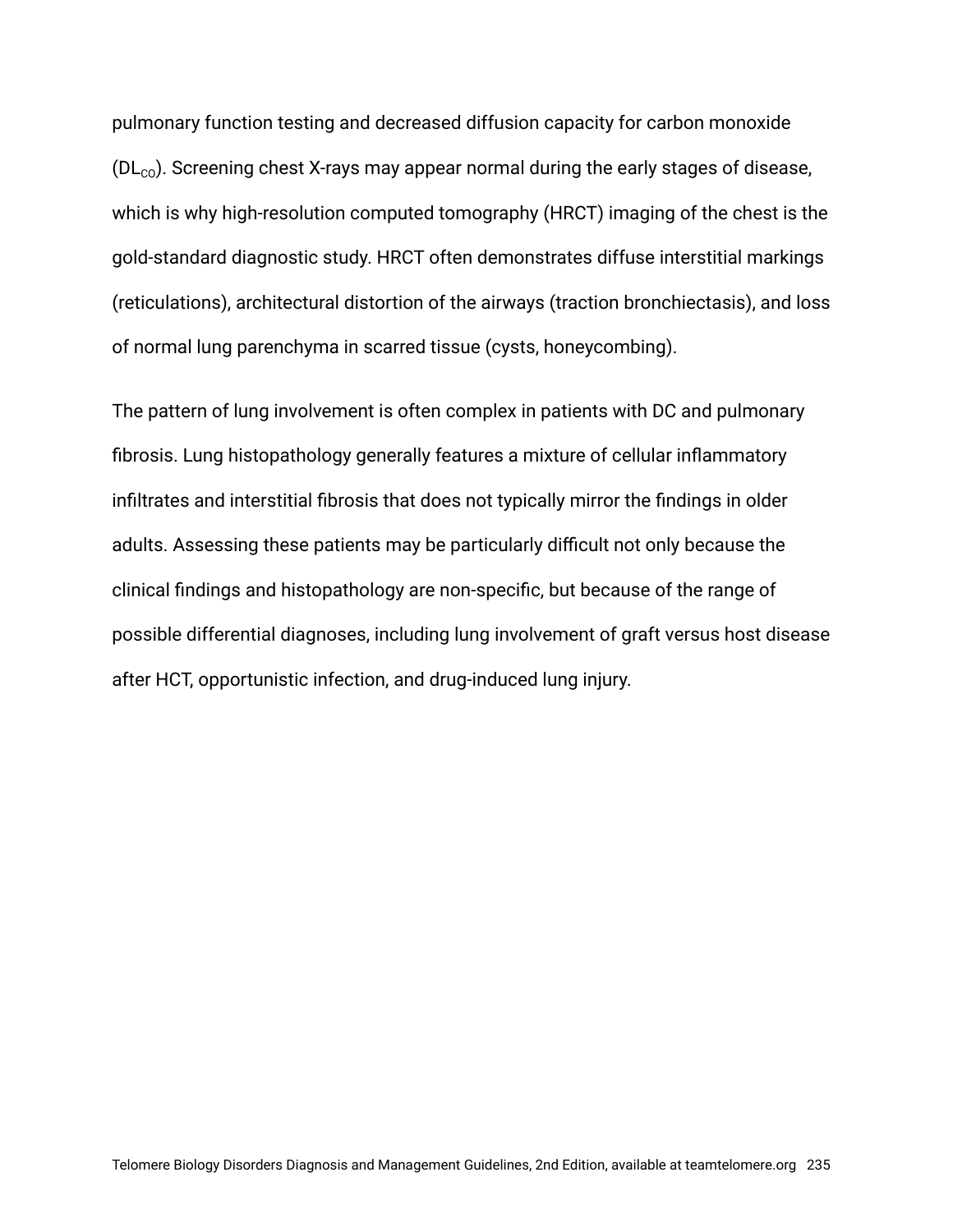

Figure. Representative high-resolution computed tomography (HRCT) chest images from adult pulmonary fibrosis patients with rare, deleterious variants in telomere related genes. A 78 year old man heterozygous for TERT p.Cys76Stop (A, B), a 55 year old man heterozygous for PARN c.1222+1G>T (C, D), and an 81 year old female heterozygous for RTEL1 p.lle110frameshift (E, F). Coronal images at the level of the carina are shown in A, C, and E. Axial images are shown in B, D. and F.

Guidelines for providing an accurate ILD diagnosis in adults have evolved over the last decade [12-14]. As with any chronic lung disease, a thorough medical history is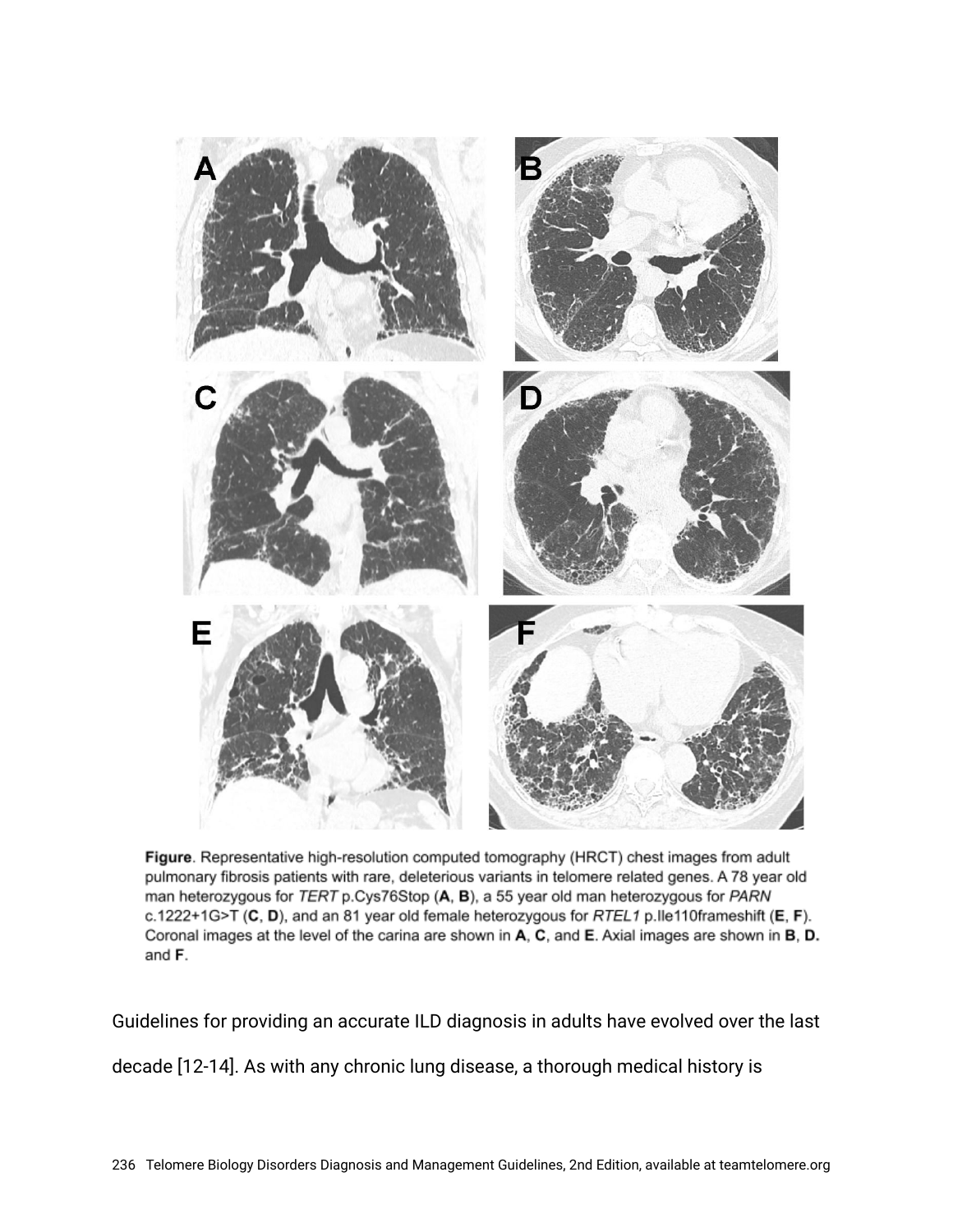necessary to determine if there are underlying environmental insults or comorbidities that may be contributing to the lung disease. In certain clinical contexts, when there is no clear cause of the pulmonary fibrosis, a diagnosis of IPF is considered. This diagnosis requires a definite or probable radiographic pattern of usual interstitial pneumonitis (UIP) on HRCT. In cases in which the radiographic pattern is indeterminate or not consistent with UIP, evaluation of lung tissue is often needed to make a definitive diagnosis. However, the risks and benefits of a surgical lung biopsy should be carefully weighed, as surgical biopsy has been associated with increased mortality in patients with TBDs [15], and no significant difference in survival has been found in patients with different fibrotic ILD diagnoses [10]. Thus, clinical work-up, including the least invasive procedures, and multidisciplinary discussion are recommended.

# **Telomere-Related Genetic Variants Associated With Pulmonary Fibrosis**

Rare, damaging, protein-coding variants in several telomere-related genes linked to DC are enriched in patients with fibrotic ILDs (see also Chapter 4, The Genetics of Dyskeratosis Congenita and Telomere Biology Disorders and Chapter 5, Genetic Counseling for Families). In older adults, they are found most  $(\sim 25%)$  in patients with a family history of pulmonary fibrosis (FPF) and less commonly  $(\sim 5\%)$  in those with sporadic IPF [16]. Pathogenic variants in the telomerase genes (*TERT, TERC*) are most commonly represented [6, 7, 17], followed by variants in *PARN* and *RTEL1* [18-22]. Fewer FPF kindreds and cases have been described with pathogenic variants in *NAF1* [23], *DKC1* [24, 25], *NHP2* [26], *TINF2* [27-29], *NOP10* [30, 31] and *ZCCHC8* [32].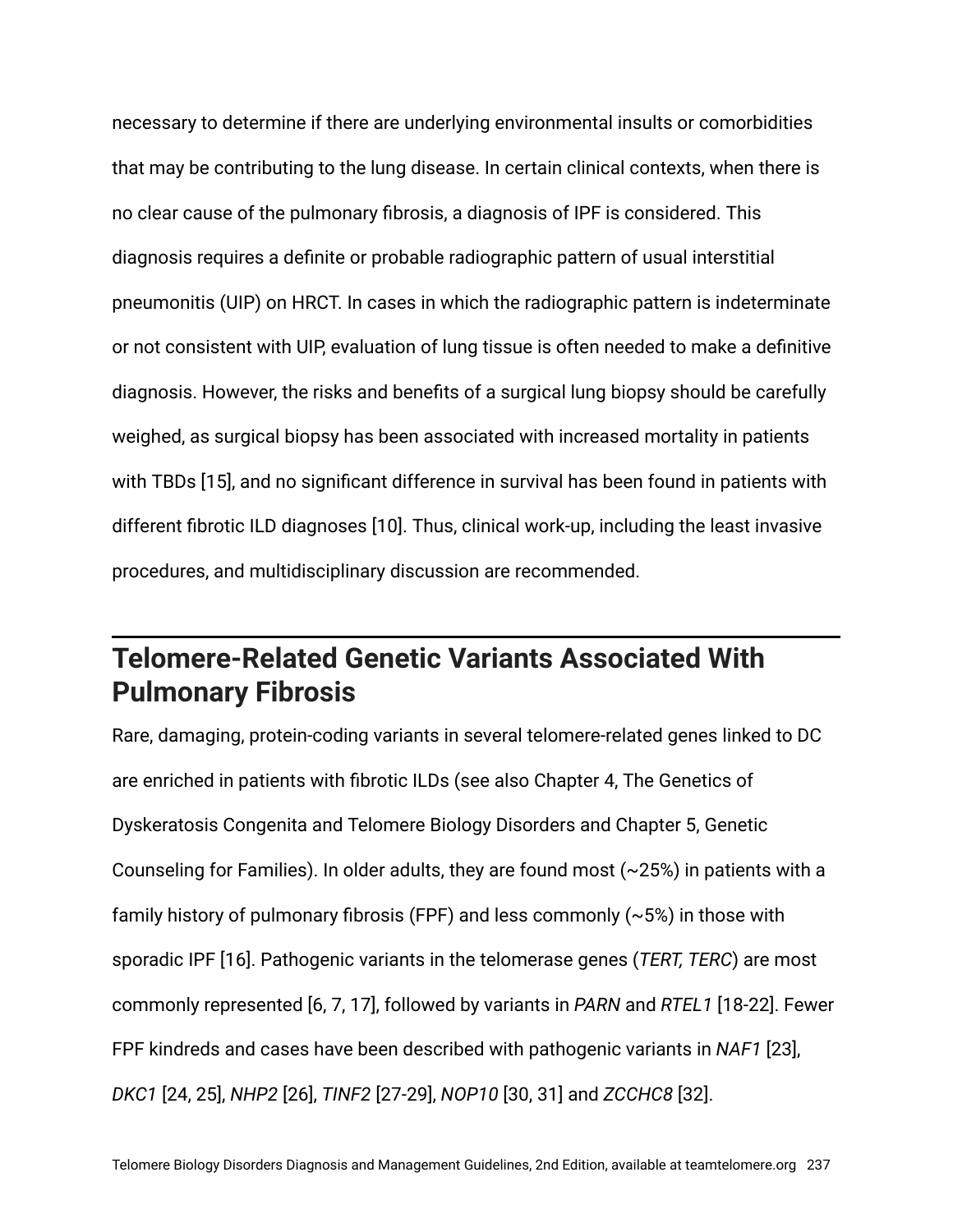Individuals with deleterious variants in telomere biology genes have evidence of short telomeres (see also Chapter 3, Diagnosing TBDs). The manifestations of TBDs follow the general trend that affected pediatric patients have mean lymphocyte telomere lengths far below the  $1<sup>st</sup>$  percentile for their age, those presenting in early adulthood have telomere lengths  $\leq 1$ <sup>st</sup> percentile, and patients  $\geq 50$  years of age have more modest telomere shortening, i.e., <10<sup>th</sup> percentile for their age [33]. When evaluating for short telomeres in individuals with rare variants in telomere-related genes, a cutoff of mean lymphocyte telomere length <1<sup>st</sup> percentile by flow-FISH (see Chapter 3, Diagnosing TBDs) is usually employed to implicate a diagnosis of DC [34]. The appropriate cutoff for adults is less well established.

# **Fibrotic ILD Associated With Short Telomeres and Telomere Biology Gene Pathogenic Variants**

Heterozygous rare, deleterious, genetic variants in telomere biology genes have been linked with different clinical ILD diagnoses that can lead to progressive forms of pulmonary fibrosis [10]. For adults, a clinical diagnosis of IPF is typically the most common, accounting for about 50% of cases [10]. Unclassifiable ILD, chronic hypersensitivity pneumonitis (CHP), connective tissue disease-associated ILD (CTD-ILD) pleuroparenchymal fibroelastosis, and other idiopathic interstitial pneumonias make up the other half of cases [10, 35]. Extra-pulmonary manifestations, including macrocytosis, thrombocytopenia, liver disease, and cutaneous abnormalities, may be prevalent in carriers of rare genetic variants [8, 17].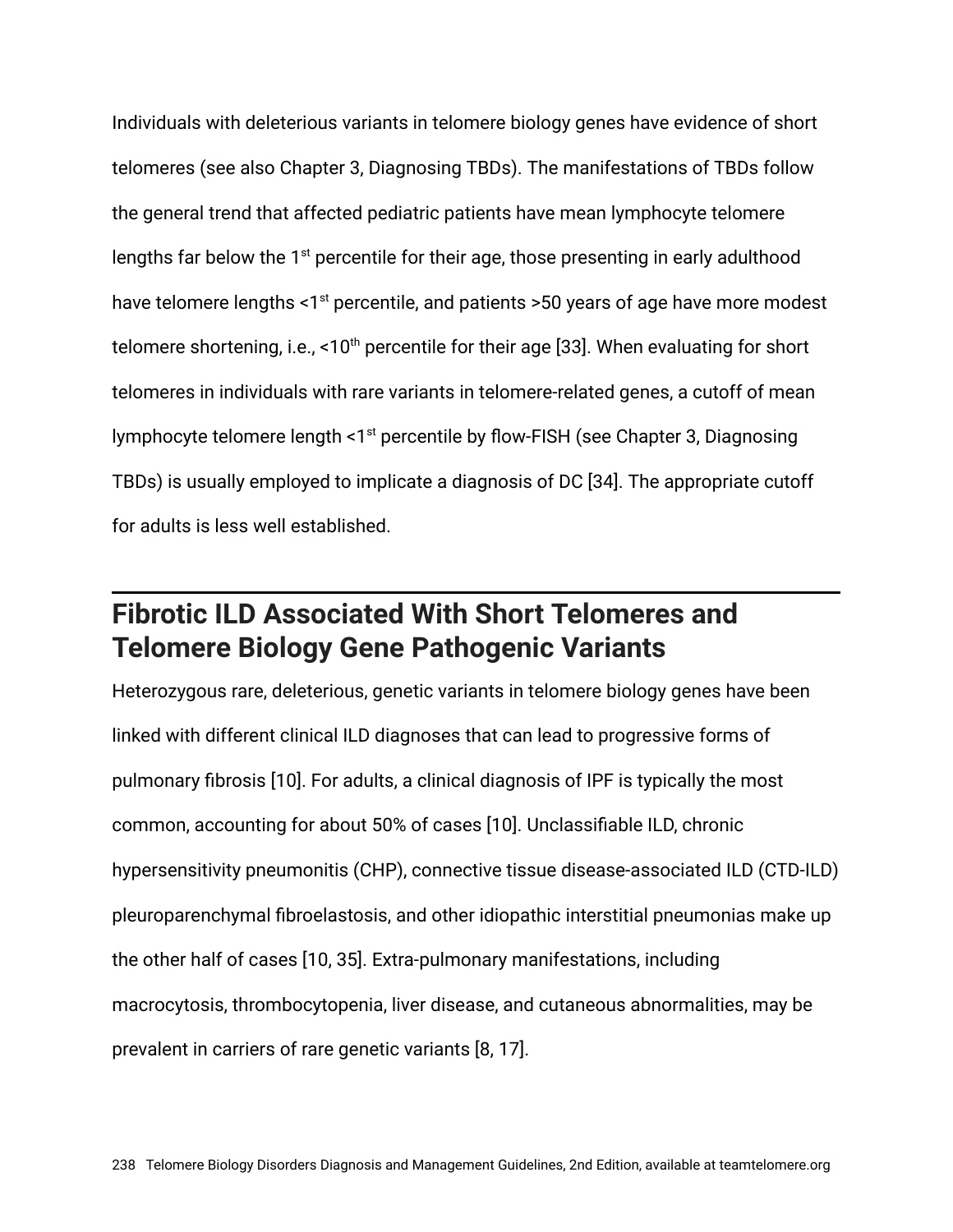Age at the time of pulmonary fibrosis diagnosis correlates with gene mutation and degree of telomere shortening. DC/TBD patients with *DKC1, NHP2*, or *TINF2* mutations have a younger age of ILD onset than those with *TERT* or *TERC* mutations [15]. For adult-onset pulmonary fibrosis, patients with *TERC* mutations are diagnosed with a fibrotic ILD at an earlier age (mean 51 years), than those with *TERT* (58 years), *RTEL1* (60 years), or *PARN* (65 years) mutations [10].

# **Fibrotic ILD Associated With Short Telomeres, With No Identifiable Telomere Biology Gene Pathogenic Variant(s)**

The telomere length cutoff considered to be "short" is not well established for adults with pulmonary fibrosis. Age-adjusted peripheral blood leukocyte telomere length <10<sup>th</sup> percentile is frequently seen in patients with FPF and sporadic IPF without identifiable telomere-related mutations [36, 37]. There are now at least 12 independent IPF cohorts across the globe that demonstrate evidence of telomere shortening of this degree [17, 19, 37-43]. The percentage of patients with various non-IPF fibrotic ILDs, such as CHP [44], unclassifiable ILD [45], rheumatoid arthritis-associated ILD [46], and other CTD-ILDs [47], with age-adjusted telomere length <10<sup>th</sup> percentile is higher than would be predicted, but to a lesser degree than what is observed for IPF. Mendelian randomization studies suggest that telomere length, identified from a polygenic risk score, is causally related to the development of IPF, but not COPD, in the UK Biobank [48]. Thus, short telomeres are a common finding in, and are likely causally related, to a wide array of fibrotic ILDs.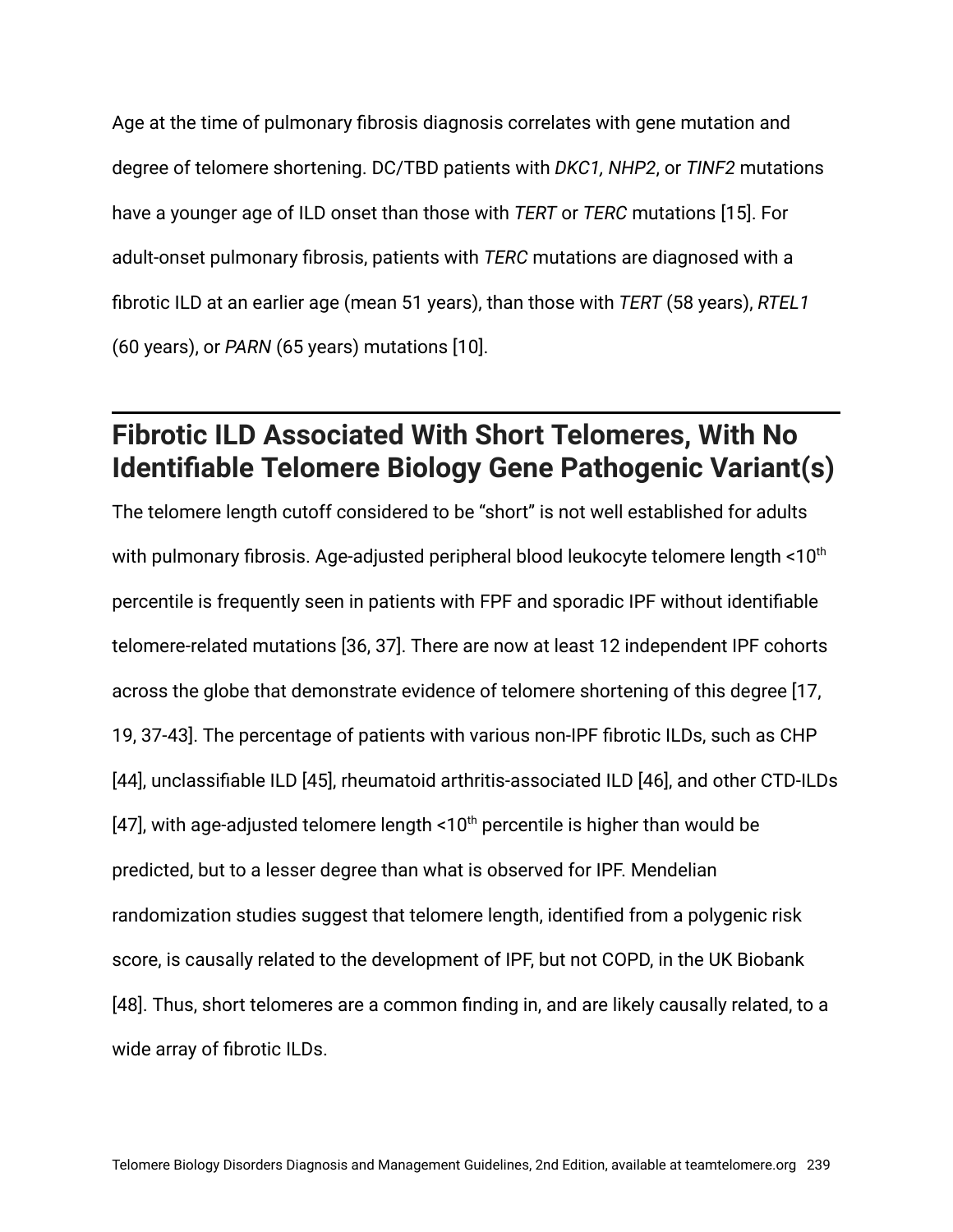The explanation for short telomeres in patients with no identifiable rare genetic mutation in a telomere biology gene is unclear. Combinatorial effects from common genetic variants associated with short telomeres may explain some proportion of patients [49, 50]. Environmental factors, such as cigarette smoking, may contribute [51]. Additionally, epigenetic inheritance of short telomeres may contribute to this heritability gap. Family members of telomere biology gene variant carriers with pulmonary fibrosis, who did not inherit the mutation themselves, may harbor short telomeres [52].

There is an inverse association between telomere length and lung transplant-free survival for patients with IPF [19, 38-40, 42], CHP [53], and interstitial fibrosis with autoimmune features (IPAF) [46], independent of patient age, sex, ethnicity, and baseline Forced Vital Capacity (FVC) and diffusing capacity of the lungs for carbon monoxide  $(DL<sub>co</sub>)$ . Similarly, the rate of FVC decline is faster for IPF, CTD-ILD, and IPAF patients with leukocyte telomere length <10<sup>th</sup> percentile versus those with  $\geq 10^{th}$  percentile [46]. Thus, telomere length is a biomarker that can inform clinically relevant outcomes for adults with a variety of fibrotic ILDs.

#### **Medical Treatment**

Immunosuppression poses increased risk of adverse outcomes in patients with IPF, particularly in those with short telomeres [15, 43]. Similarly, in patients with CHP, immunosuppression shows no efficacy in those with the shortest telomere lengths [54]. As such, patients with pulmonary fibrosis and short telomeres should be treated with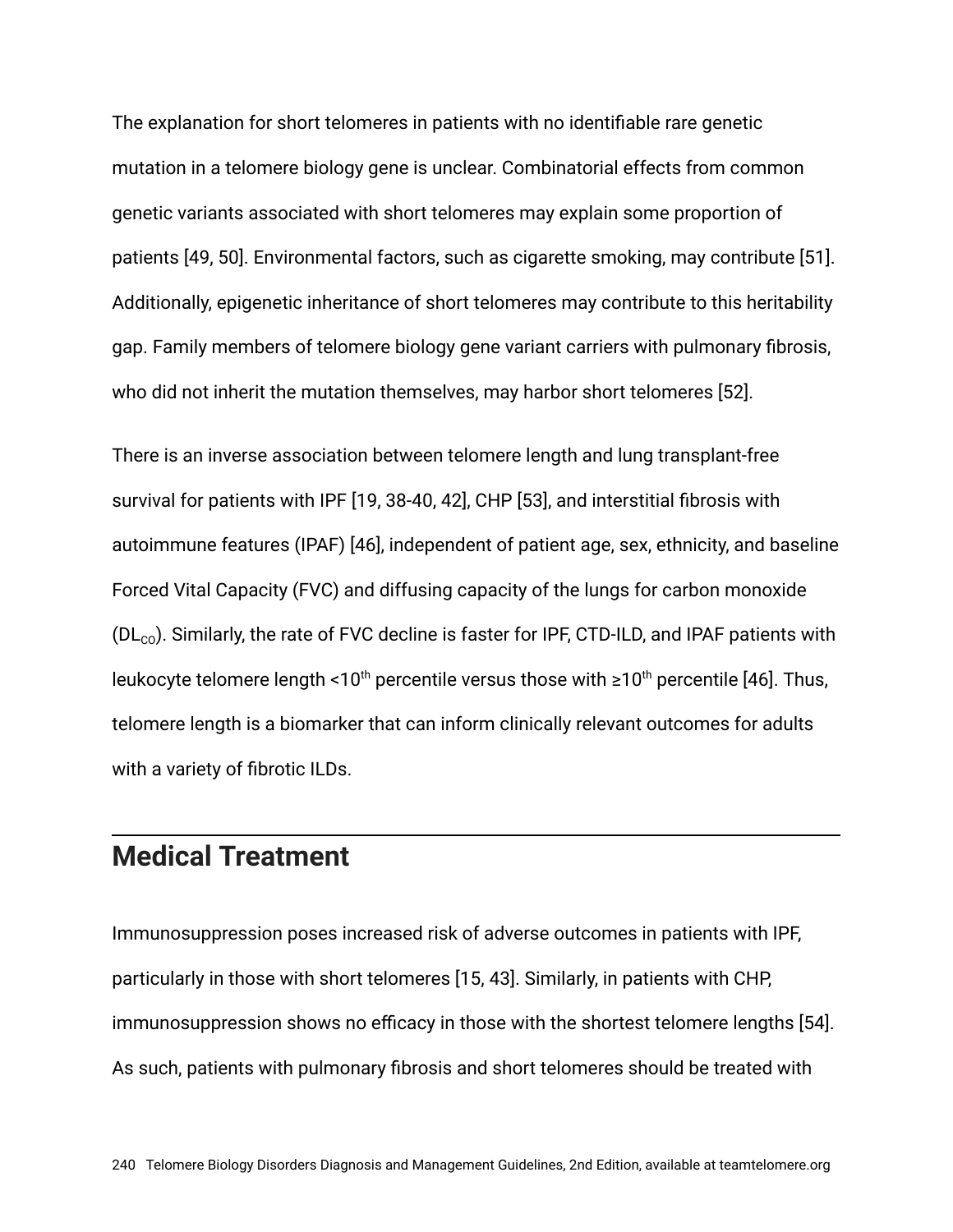immunosuppressive therapies only when benefits outweigh risks, such as after lung transplantation, and should be carefully monitored for infectious complications.

One phase 1-2 clinical trial showed that danazol, a synthetic sex hormone with androgenic properties, was associated with telomere elongation and hematologic response in some patients with TBDs and pancytopenia [55]. The effect of danazol in slowing pulmonary fibrosis is currently unknown but is undergoing study in ongoing clinical trials.

Clinical trials that have led to FDA approval of pirfenidone [56] and nintedanib [57] as antifibrotic therapies for IPF have not enrolled or stratified patients by telomere length. These studies have included large numbers of patients and have shown that the rate of FVC decline was significantly lower among patients who received an antifibrotic than among those who received placebo. Meta-analysis of  $\sim$ 13,000 patients with IPF across 26 studies have shown improved survival and fewer acute exacerbations in those patients taking these antifibrotics [58]. Lower risk of all-cause mortality and hospitalization of patients with IPF taking antifibrotics as compared to patients with no treatment have also been seen by analyzing large US insurance databases [59]. Recently, nintedanib was also FDA approved for progressive fibrosing ILD, based on a double-blind, placebo-controlled, phase 3, international clinical trial [60].

Only a handful of studies have evaluated treatment of TBD-mediated pulmonary fibrosis with antifibrotic medications. Post-hoc analysis of two phase 3 clinical trials indicates a reduced rate of FVC decline in IPF patients with short telomeres randomized to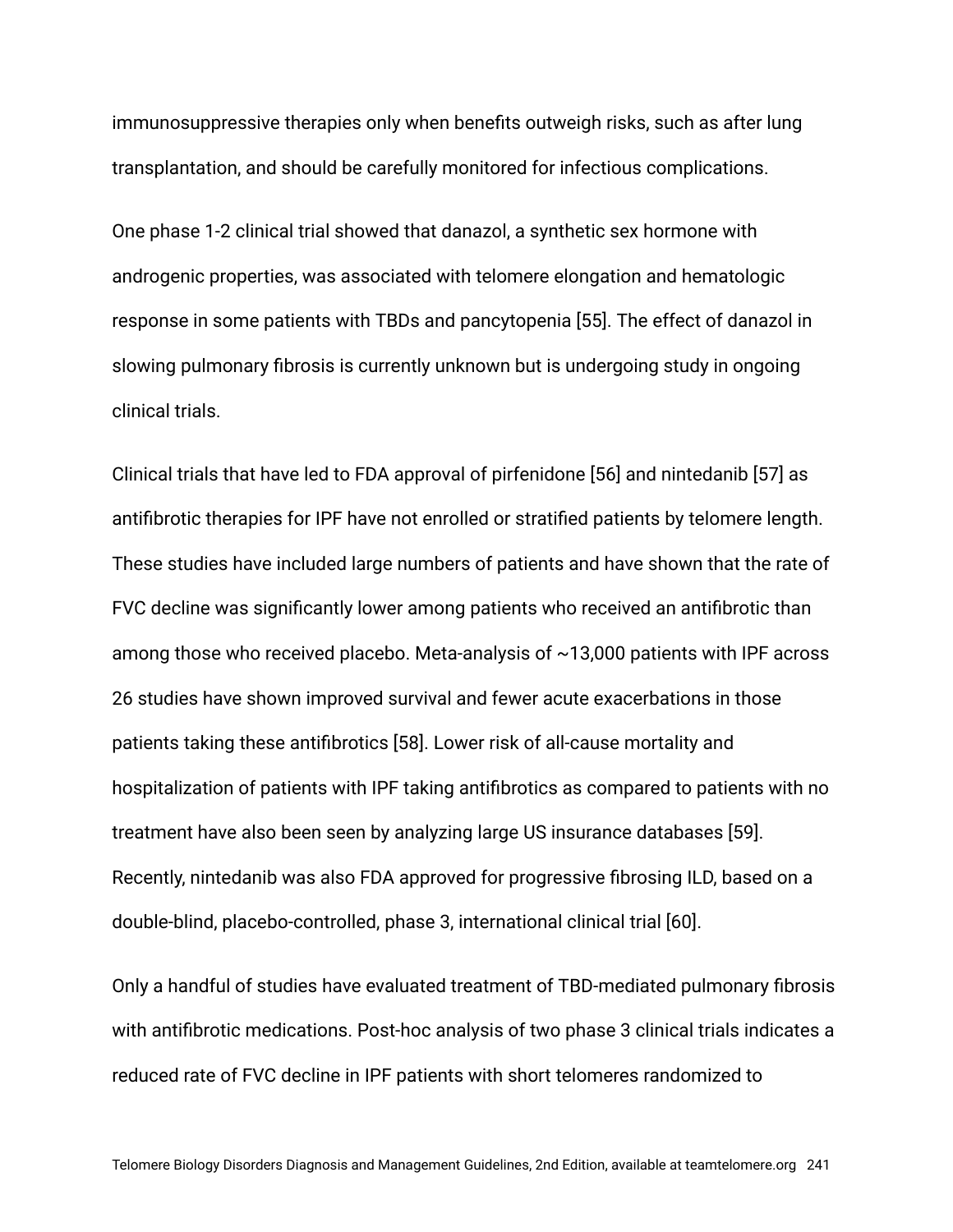treatment with pirfenidone as compared to placebo [19]. Safety and efficacy of the antifibrotics for IPF patients who carry a telomere biology gene pathogenic variant have been reported [61].

Thus, it is our recommendation that TBD patients with IPF or progressive pulmonary fibrosis should be started on an antifibrotic medication. Those with interstitial lung abnormalities (ILA) in a non-fibrotic or a non-UIP pattern should be followed with serial pulmonary function tests annually or more frequently depending on symptom progression. Repeat HRCT scans can be performed if there are progressive symptoms or pulmonary function test (PFT) decline to determine if there is progressive pulmonary fibrosis.

#### **Screening for Pulmonary Fibrosis**

There are few studies assessing the utility of screening protocols for pulmonary fibrosis in DC/TBD. Some providers feel that chest imaging poses too high a risk from medical radiation for children relative to its potential benefit. Pulmonary function testing affords no exposure to radiation, and thus, is safer means of determining functional limitations. Given the risk of pulmonary complications after HCT, all patients should have careful assessment of lung function prior to HCT. Additionally, current consensus guidelines suggest lung function tests every 3 months for 2 years following HCT [62]. For individuals with persistently diminished lung function, further work-up with imaging and bronchoscopy should be considered.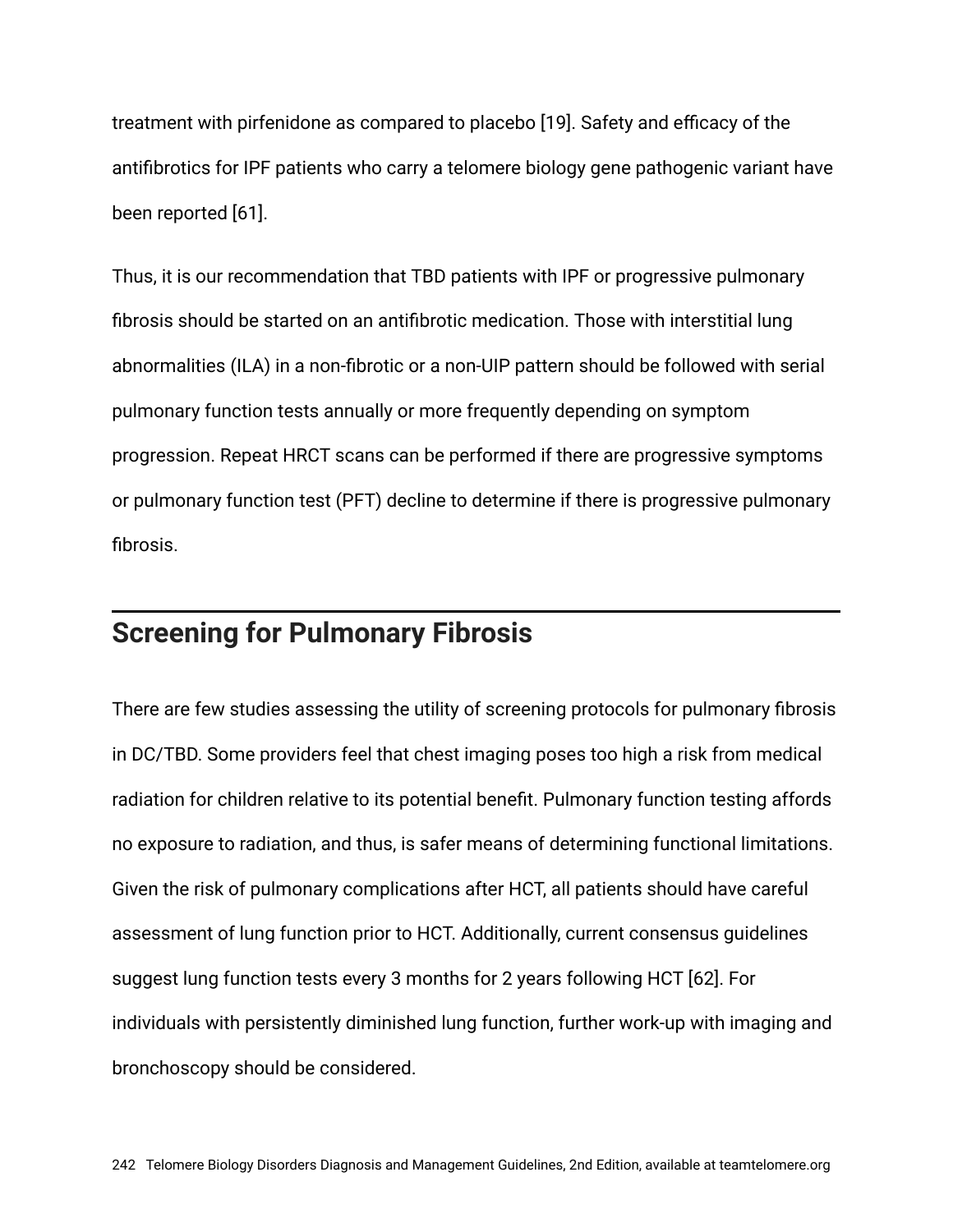Asymptomatic carriers of telomere biology gene pathogenic variants have a very high prevalence of pulmonary fibrosis, which increases with age. ILAs, which are subtle and often incidentally found, are thought to represent early ILD in high-risk individuals [63]. In one study, fifty percent of at-risk family members with rare *TERT* variants were found to have ILA and a  $DL_{co}$  less than 80% predicted [64]. Similarly, adults with just a family history of fibrotic lung disease are at higher risk for pulmonary fibrosis. The estimated prevalence of early or subclinical manifestations of pulmonary fibrosis in relatives of individuals with familial pulmonary fibrosis ranges from 15-22% [65, 66]. Development of ILA in family members of patients affected with sporadic IPF or pulmonary fibrosis due to other etiologies is dependent on the presence of environmental risk factors (such as cigarette smoking) and common genetic variants, including the *MUC5B* promoter risk allele (rs35705950) [67].

Given that the FDA approved therapies for fibrotic ILD are not curative and do not reverse fibrosis, their utility in slowing down the rate of progression is best if implemented early in the course of disease. Thus, for family members at high risk of disease (such as mutation carriers or those with a strong family history of disease), we recommend a screening HRCT scan of the chest, spirometry, and plethysmography 10-15 years before the earliest manifestation of ILD in the family. The age at which to start screening should consider effects of genetic anticipation related to accelerated telomere shortening.

In symptomatic individuals with a family history of pulmonary fibrosis and/or evidence of a personal or family history of a TBD (such as early graying of hair before 30 years of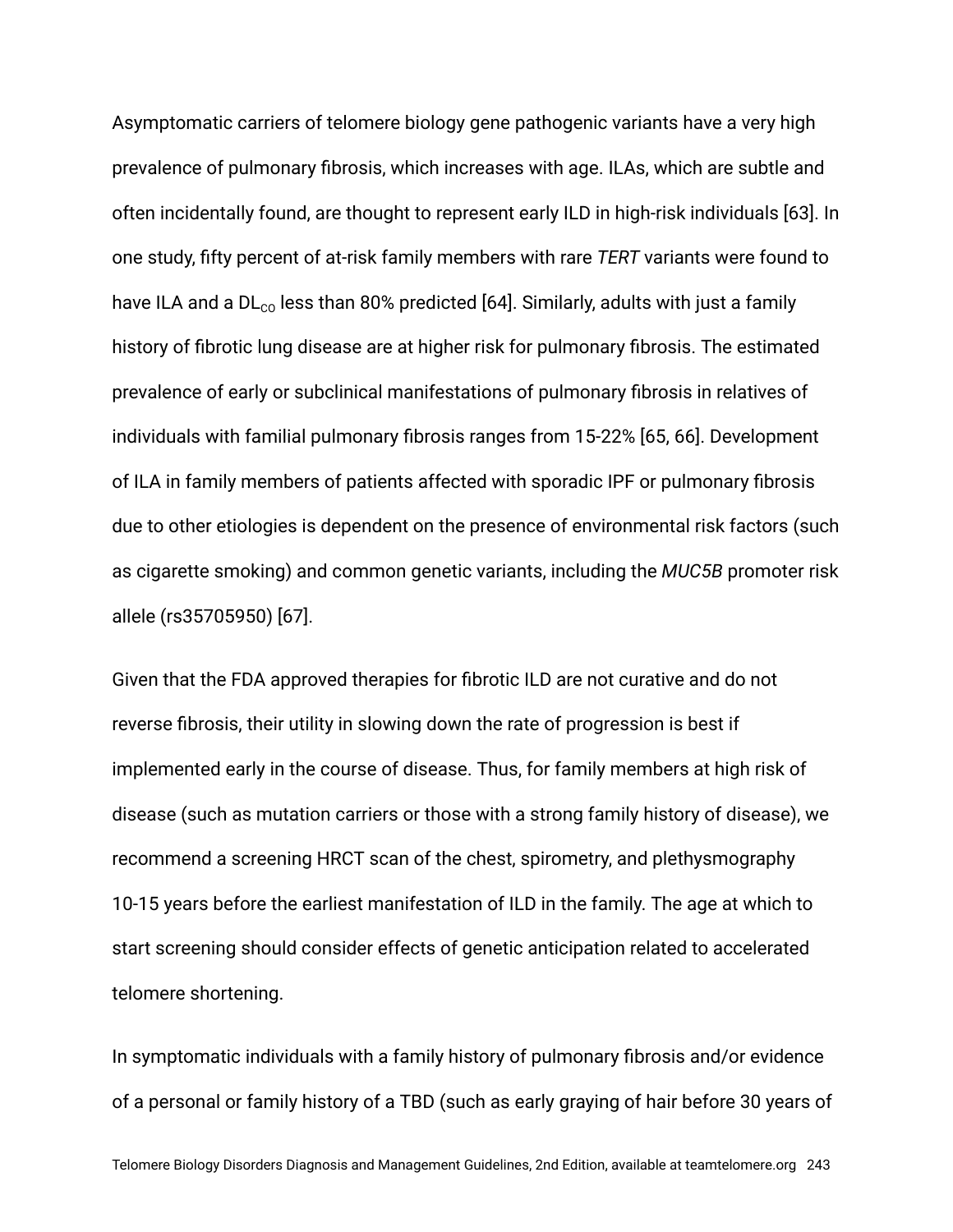age, idiopathic liver disease, cytopenia, macrocytosis), we recommend telomere length testing as part of the workup [68]. We recommend genetic testing for inherited mutations if the peripheral blood leukocyte telomere length falls below the  $10<sup>th</sup>$ percentile, with cascade testing of pathogenic or likely pathogenic variants in at-risk family members. Individuals with a family history of pulmonary fibrosis without evidence of a TBD may wish to undergo genetic testing, but the likelihood of discovering pathogenic or likely pathogenic variants is typically low, especially if there are few affected individuals in the kindred. Currently, we do not recommend telomere length testing in individuals with sporadic pulmonary fibrosis without a personal or family history suggestive of a TBD.

#### **Exposures to Avoid**

The development of pulmonary fibrosis is associated with various environmental, occupational, and iatrogenic exposures. Vigilance is needed to avoid these insults, especially for those that have a genetically inherited susceptibility to ILD. The following list, although not comprehensive, includes:

**• Smoking.** Cigarette smoking is known to accelerate the onset of lung disease and is associated with various ILDs [69]. Smoking of cigarettes, cigars, pipes, e-cigarettes, vaping, hookahs, and recreational drugs all lead to lung injury and increased risk of ILD. Smoking should be strongly discouraged, and multi-disciplinary effort should be made to support patients in avoiding both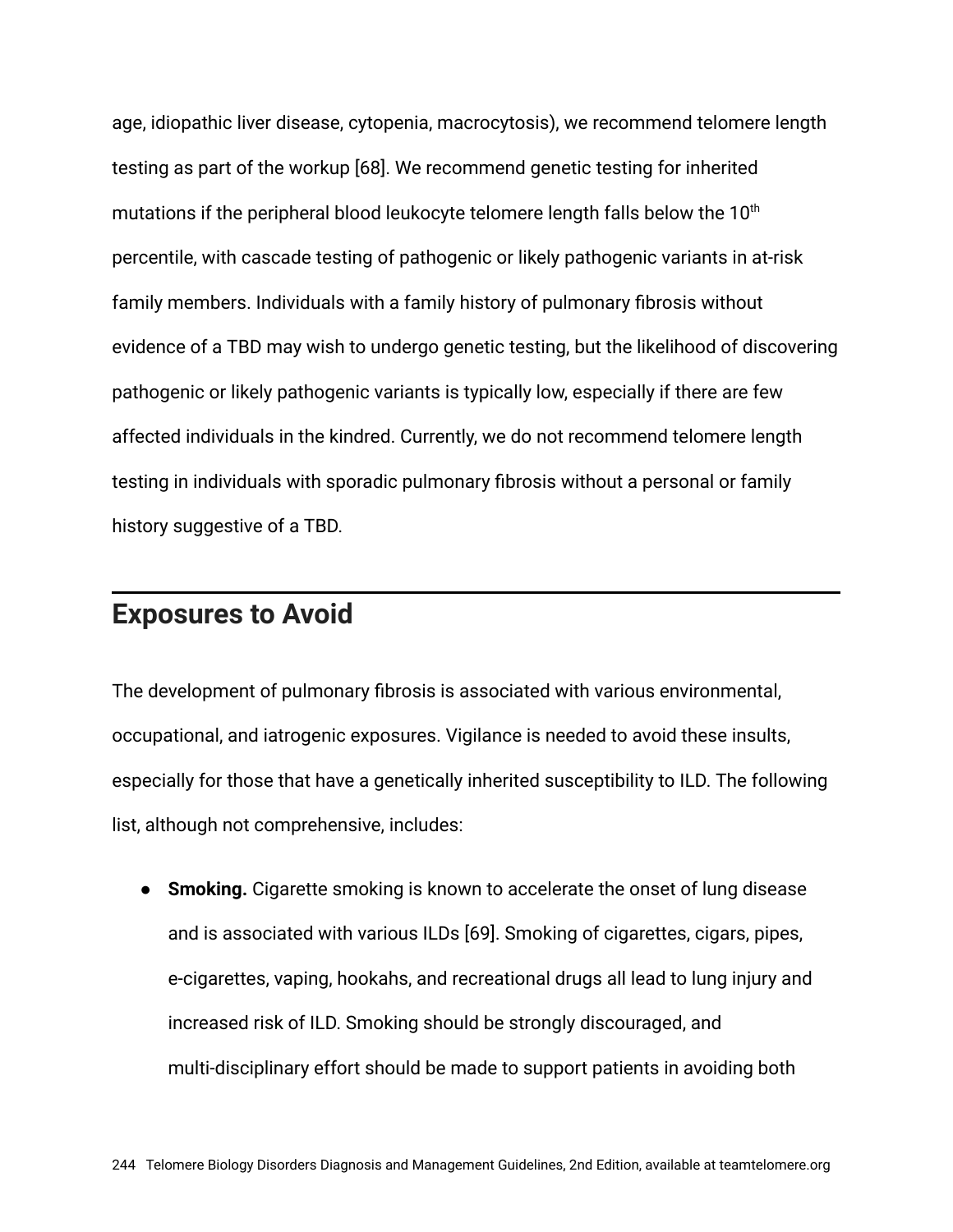primary and secondary sources of smoke. Referral to support groups, counseling, and medication aides should be considered in high-risk populations.

- **Cytotoxic medications and radiation.** Ionizing radiation should be minimized and procedures for aggressive lung shielding should be implemented [70]. Cytotoxic medications used as conditioning agents prior to HCT should be avoided whenever possible [1, 2]. Preparative agents with the smallest potential for pulmonary toxicity should be considered.
- **Medications.** Several medications are strongly associated with pulmonary toxicity [71], such as amiodarone [72] and nitrofurantoin [73]. A growing number of checkpoint inhibitors are associated with increased incidence of ILD. Some anti-depressants are associated with increased risk of ILD in older adults [74]. These medications should be avoided when possible.
- **Surgical risk.** Exacerbations of lung disease in adults with ILD have been well-documented following both pulmonary and non-pulmonary surgeries. The risk should be weighed in planning elective procedures because these complications can be fatal. Pirfenidone has been shown to be safe and promising for reducing the risk of acute exacerbations of IPF in patients undergoing lung cancer surgery [75] but has not been studied in patients with TBD. When feasible, elective surgery is preferably pursued using regional anesthesia to avoid aspiration or high partial pressure oxygen, which can cause alveolar epithelial injury.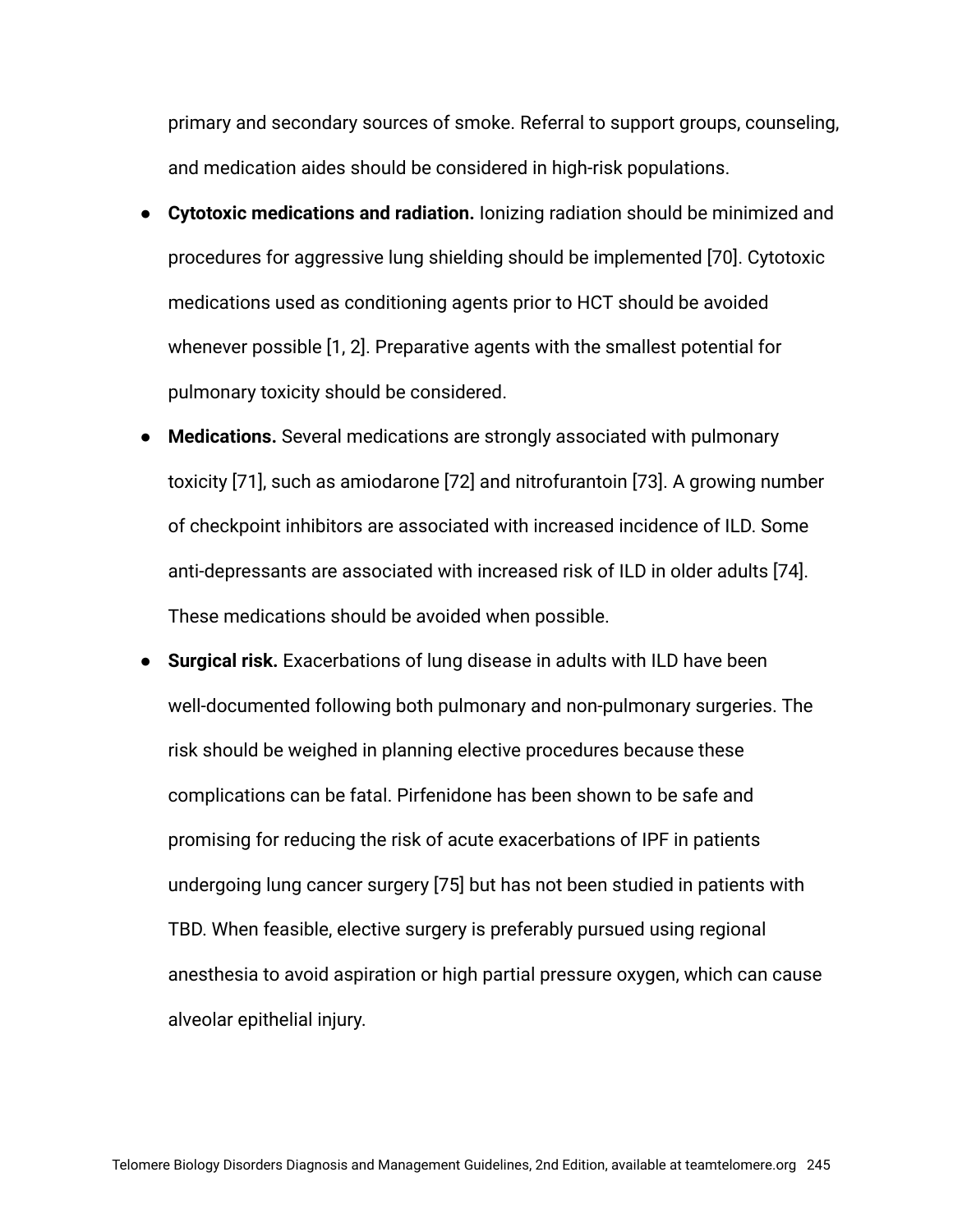- **Occupational and environmental risk factors.** Occupations and exposures that have been associated with an increased risk of ILA progression in individuals at risk for familial ILD include aluminum smelting as well as lead, bird, and mold exposure [76]. Exposure to a number of organic antigens (most commonly bird feathers, fungal, and bacterial antigens) can result in chronic hypersensitivity pneumonitis (CHP), which can mimic IPF and other fibrosing ILDs. Changing occupations is not feasible for many individuals. In these cases, implementing respiratory protection plans that include wearing a particulate-filtering respiratory may reduce hazards associated with these exposures.
- **Respiratory illness.** Infections suspected or confirmed to be caused by bacterial pathogens should be promptly and appropriately treated with antibiotics. Immunizations to respiratory tract pathogens should be offered.

# **Lung Transplantation**

Lung transplantation is the only known modality that cures fibrotic ILD. Please refer to Chapter 15, Lung Transplantation for more details.

## **Conclusion**

Pulmonary fibrosis is one of the most common and life-threatening complications of the TBDs. Treatment with antifibrotic agents offers promise for patients with IPF or progressive pulmonary fibrosis in slowing the rate of respiratory decline, but current medications do not halt or reverse the disease. Additional studies are needed to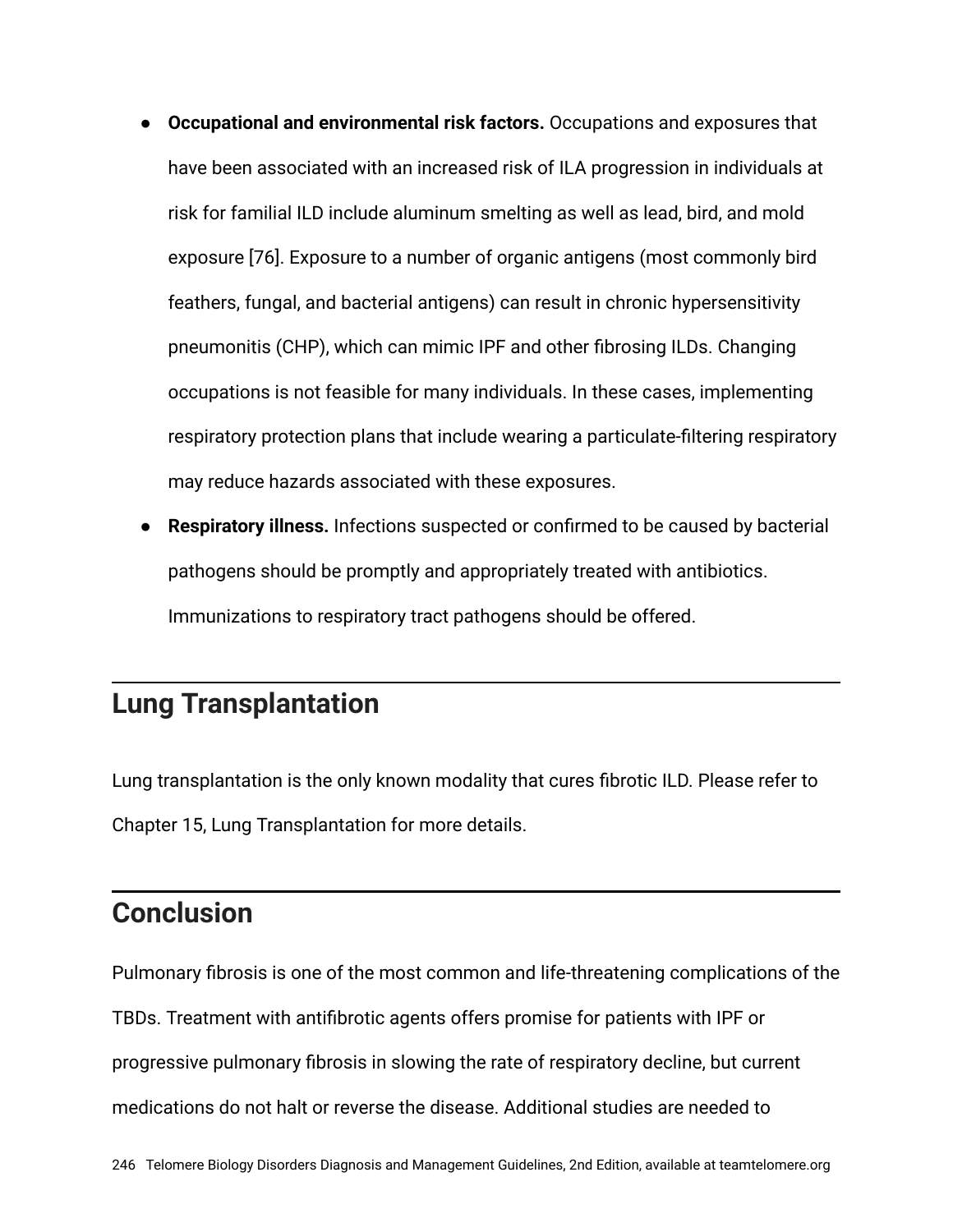specifically study the effects of antifibrotic medications in patients with TBDs. Thus, screening for pulmonary fibrosis in high-risk individuals, avoidance of environmental contributors to fibrosis, and consideration of early implementation of antifibrotic treatment should be cornerstones of clinical management.

## **References**

- 1. de la Fuente J, and Dokal I. Dyskeratosis congenita: advances in the understanding of the telomerase defect and the role of stem cell transplantation. *Pediatric transplantation.* 2007;11(6):584-94.
- 2. Dietz AC, Orchard PJ, Baker KS, Giller RH, Savage SA, Alter BP, et al. Disease-specific hematopoietic cell transplantation: nonmyeloablative conditioning regimen for dyskeratosis congenita. *Bone Marrow Transplant.* 2011;46(1):98-104.
- 3. Giri N, Lee R, Faro A, Huddleston CB, White FV, Alter BP, et al. Lung transplantation for pulmonary fibrosis in dyskeratosis congenita: Case Report and systematic literature review. *BMC Blood Disord.* 2011;11:3.
- 4. Parry EM, Alder JK, Qi X, Chen JJ, and Armanios M. Syndrome complex of bone marrow failure and pulmonary fibrosis predicts germline defects in telomerase. *Blood.* 2011;117(21):5607-11.
- 5. Gansner JM, Rosas IO, and Ebert BL. Pulmonary fibrosis, bone marrow failure, and telomerase mutation. *N Engl J Med.* 2012;366(16):1551-3.
- 6. Armanios MY, Chen JJ, Cogan JD, Alder JK, Ingersoll RG, Markin C, et al. Telomerase mutations in families with idiopathic pulmonary fibrosis. *N Engl J Med.* 2007;356(13):1317-26.
- 7. Tsakiri KD, Cronkhite JT, Kuan PJ, Xing C, Raghu G, Weissler JC, et al. Adult-onset pulmonary fibrosis caused by mutations in telomerase. *Proc Natl Acad Sci U S A.* 2007;104(18):7552-7.
- 8. Diaz de Leon A, Cronkhite JT, Katzenstein AL, Godwin JD, Raghu G, Glazer CS, et al. Telomere lengths, pulmonary fibrosis and telomerase (TERT) mutations. *PLoS ONE.* 2010;5(5):e10680.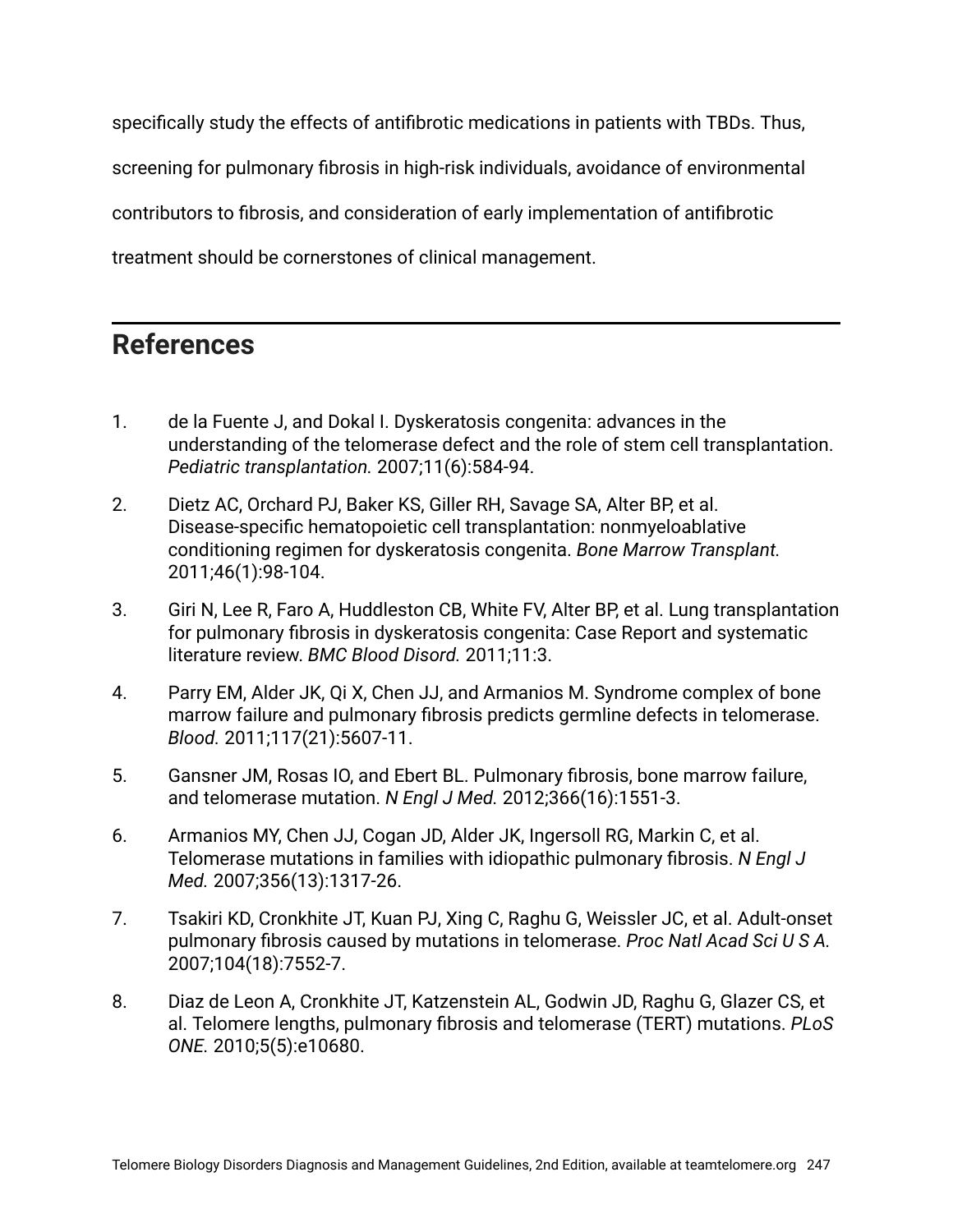- 9. Giri N, Ravichandran S, Wang Y, Gadalla SM, Alter BP, Fontana J, et al. Prognostic significance of pulmonary function tests in dyskeratosis congenita, a telomere biology disorder. *ERJ Open Res.* 2019;5(4).
- 10. Newton CA, Batra K, Torrealba J, Kozlitina J, Glazer CS, Aravena C, et al. Telomere-related lung fibrosis is diagnostically heterogeneous but uniformly progressive. *Eur Respir J.* 2016;48(6):1710-20.
- 11. Armanios M. Telomerase and idiopathic pulmonary fibrosis. *Mutation research.* 2012;730(1-2):52-8.
- 12. Travis WD, Costabel U, Hansell DM, King TE, Jr., Lynch DA, Nicholson AG, et al. An official American Thoracic Society/European Respiratory Society statement: Update of the international multidisciplinary classification of the idiopathic interstitial pneumonias. *Am J Respir Crit Care Med.* 2013;188(6):733-48.
- 13. Raghu G, Remy-Jardin M, Myers JL, Richeldi L, Ryerson CJ, Lederer DJ, et al. Diagnosis of Idiopathic Pulmonary Fibrosis. An Official ATS/ERS/JRS/ALAT Clinical Practice Guideline. *Am J Respir Crit Care Med.* 2018;198(5):e44-e68.
- 14. Raghu G, Remy-Jardin M, Ryerson CJ, Myers JL, Kreuter M, Vasakova M, et al. Diagnosis of Hypersensitivity Pneumonitis in Adults. An Official ATS/JRS/ALAT Clinical Practice Guideline. *Am J Respir Crit Care Med.* 2020;202(3):e36-e69.
- 15. Wang P, and Xu Z. Pulmonary fibrosis in dyskeratosis congenita: a case report with a PRISMA-compliant systematic review. *BMC Pulm Med.* 2021;21(1):279.
- 16. Borie R, Le Guen P, Ghanem M, Taille C, Dupin C, Dieude P, et al. The genetics of interstitial lung diseases. *European respiratory review : an official journal of the European Respiratory Society.* 2019;28(153).
- 17. Borie R, Tabeze L, Thabut G, Nunes H, Cottin V, Marchand-Adam S, et al. Prevalence and characteristics of TERT and TERC mutations in suspected genetic pulmonary fibrosis. *Eur Respir J.* 2016;48(6):1721-31.
- 18. Petrovski S, Todd JL, Durheim MT, Wang Q, Chien JW, Kelly FL, et al. An Exome Sequencing Study to Assess the Role of Rare Genetic Variation in Pulmonary Fibrosis. *Am J Respir Crit Care Med.* 2017;196(1):82-93.
- 19. Dressen A, Abbas AR, Cabanski C, Reeder J, Ramalingam TR, Neighbors M, et al. Analysis of protein-altering variants in telomerase genes and their association with MUC5B common variant status in patients with idiopathic pulmonary fibrosis: a candidate gene sequencing study. *The lancet Respiratory medicine.* 2018;6(8):603-4.
- 20. Stuart BD, Choi J, Zaidi S, Xing C, Holohan B, Chen R, et al. Exome sequencing links mutations in PARN and RTEL1 with familial pulmonary fibrosis and telomere shortening. *Nat Genet.* 2015;47(5):512-7.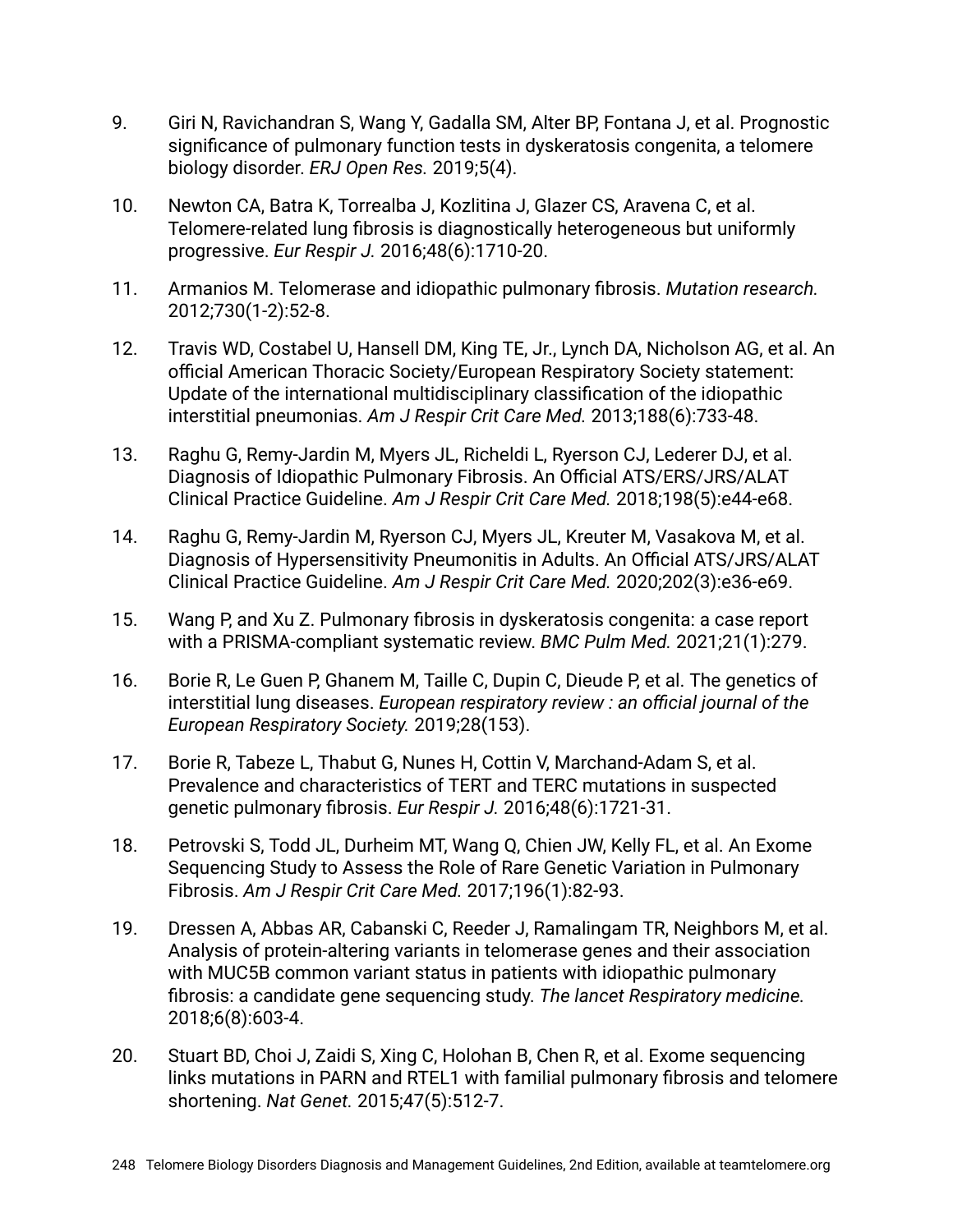- 21. Cogan JD, Kropski JA, Zhao M, Mitchell DB, Rives L, Markin C, et al. Rare Variants in RTEL1 are Associated with Familial Interstitial Pneumonia. *Am J Respir Crit Care Med.* 2015;191(6):646-55.
- 22. Kannengiesser C, Borie R, Menard C, Reocreux M, Nitschke P, Gazal S, et al. Heterozygous RTEL1 mutations are associated with familial pulmonary fibrosis. *Eur Respir J.* 2015;46(2):474-85.
- 23. Stanley SE, Gable DL, Wagner CL, Carlile TM, Hanumanthu VS, Podlevsky JD, et al. Loss-of-function mutations in the RNA biogenesis factor NAF1 predispose to pulmonary fibrosis-emphysema. *Sci Transl Med.* 2016;8(351):351ra107.
- 24. Kropski JA, Mitchell DB, Markin C, Polosukhin VV, Choi L, Johnson JE, et al. A novel dyskerin (DKC1) mutation is associated with familial interstitial pneumonia. *Chest.* 2014;146(1):e1-7.
- 25. Hisata S, Sakaguchi H, Kanegane H, Hidaka T, Ichinose M, Kojima S, et al. A Novel Missense Mutation of DKC1 In Dyskeratosis Congenita With Pulmonary Fibrosis. *Sarcoidosis Vasc Diffuse Lung Dis.* 2013;30(3):221-5.
- 26. Benyelles M, O'Donohue MF, Kermasson L, Lainey E, Borie R, Lagresle-Peyrou C, et al. NHP2 deficiency impairs rRNA biogenesis and causes pulmonary fibrosis and Hoyeraal-Hreidarsson syndrome. *Hum Mol Genet.* 2020;29(6):907-22.
- 27. Alder JK, Stanley SE, Wagner CL, Hamilton M, Hanumanthu VS, and Armanios M. Exome sequencing identifies mutant TINF2 in a family with pulmonary fibrosis. *Chest.* 2015;147(5):1361-8.
- 28. Fukuhara A, Tanino Y, Ishii T, Inokoshi Y, Saito K, Fukuhara N, et al. Pulmonary fibrosis in dyskeratosis congenita with TINF2 gene mutation. *Eur Respir J.* 2013;42(6):1757-9.
- 29. Hoffman TW, van der Vis JJ, van Oosterhout MF, van Es HW, van Kessel DA, Grutters JC, et al. TINF2 Gene Mutation in a Patient with Pulmonary Fibrosis. *Case Rep Pulmonol.* 2016;2016:1310862.
- 30. Kannengiesser C, Manali ED, Revy P, Callebaut I, Ba I, Borgel A, et al. First heterozygous NOP10 mutation in familial pulmonary fibrosis. *Eur Respir J.* 2020;55(6).
- 31. Walne AJ, Vulliamy T, Marrone A, Beswick R, Kirwan M, Masunari Y, et al. Genetic heterogeneity in autosomal recessive dyskeratosis congenita with one subtype due to mutations in the telomerase-associated protein NOP10. *Hum Mol Genet.* 2007.
- 32. Gable DL, Gaysinskaya V, Atik CC, Talbot CC, Jr., Kang B, Stanley SE, et al. ZCCHC8, the nuclear exosome targeting component, is mutated in familial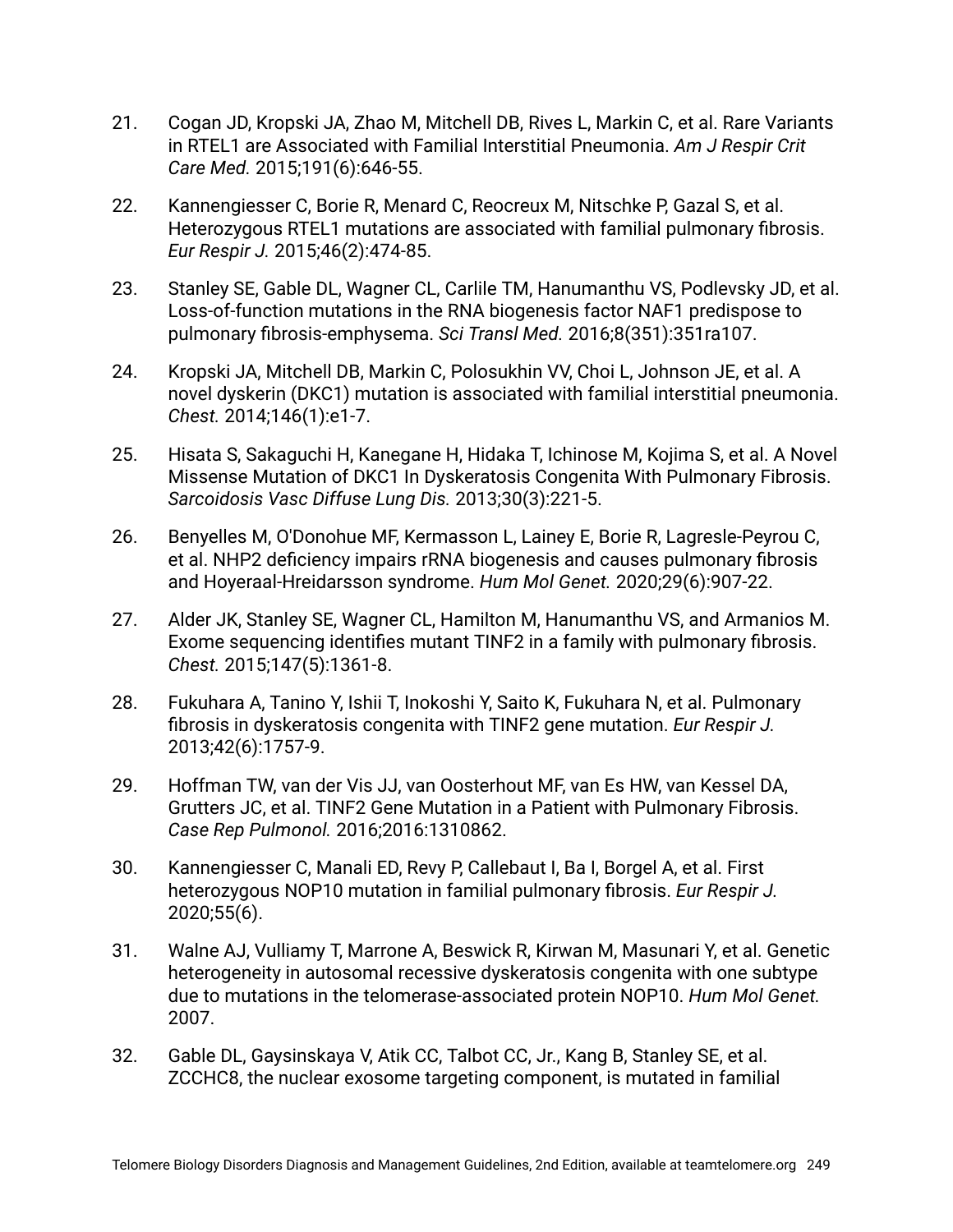pulmonary fibrosis and is required for telomerase RNA maturation. *Genes Dev.* 2019;33(19-20):1381-96.

- 33. Armanios M, and Blackburn EH. The telomere syndromes. *Nat Rev Genet.* 2012;13(10):693-704.
- 34. Savage SA, Niewisch MR. Dyskeratosis Congenita and Related Telomere Biology Disorders. 2009 Nov 12 [updated 2022 Mar 31]. In: Adam MP, Ardinger HH, Pagon RA, Wallace SE, Bean LJH, Gripp KW, Mirzaa GM, Amemiya A, editors. GeneReviews® [Internet]. Seattle (WA): University of Washington, Seattle; 1993–2022.
- 35. Newton CA, Batra K, Torrealba J, Meyer K, Raghu G, and Garcia CK. Pleuroparenchymal fibroelastosis associated with telomerase reverse transcriptase mutations. *Eur Respir J.* 2017;49(5).
- 36. Cronkhite JT, Xing C, Raghu G, Chin KM, Torres F, Rosenblatt RL, et al. Telomere shortening in familial and sporadic pulmonary fibrosis. *Am J Respir Crit Care Med.* 2008;178(7):729-37.
- 37. Alder JK, Chen JJ, Lancaster L, Danoff S, Su SC, Cogan JD, et al. Short telomeres are a risk factor for idiopathic pulmonary fibrosis. *Proc Natl Acad Sci U S A.* 2008;105(35):13051-6.
- 38. Planas-Cerezales L, Arias-Salgado EG, Buendia-Roldan I, Montes-Worboys A, Lopez CE, Vicens-Zygmunt V, et al. Predictive factors and prognostic effect of telomere shortening in pulmonary fibrosis. *Respirology.* 2019;24(2):146-53.
- 39. Snetselaar R, van Batenburg AA, van Oosterhout MFM, Kazemier KM, Roothaan SM, Peeters T, et al. Short telomere length in IPF lung associates with fibrotic lesions and predicts survival. *PLoS One.* 2017;12(12):e0189467.
- 40. Dai J, Cai H, Li H, Zhuang Y, Min H, Wen Y, et al. Association between telomere length and survival in patients with idiopathic pulmonary fibrosis. *Respirology.* 2015;20(6):947-52.
- 41. Popescu I, Mannem H, Winters SA, Hoji A, Silveira F, McNally E, et al. Impaired Cytomegalovirus Immunity in Idiopathic Pulmonary Fibrosis Lung Transplant Recipients with Short Telomeres. *Am J Respir Crit Care Med.* 2019;199(3):362-76.
- 42. Stuart BD, Lee JS, Kozlitina J, Noth I, Devine MS, Glazer CS, et al. Effect of telomere length on survival in patients with idiopathic pulmonary fibrosis: an observational cohort study with independent validation. *The lancet Respiratory medicine.* 2014;2(7):557-65.
- 43. Newton CA, Zhang D, Oldham JM, Kozlitina J, Ma SF, Martinez FJ, et al. Telomere Length and Use of Immunosuppressive Medications in Idiopathic Pulmonary Fibrosis. *Am J Respir Crit Care Med.* 2019;200(3):336-47.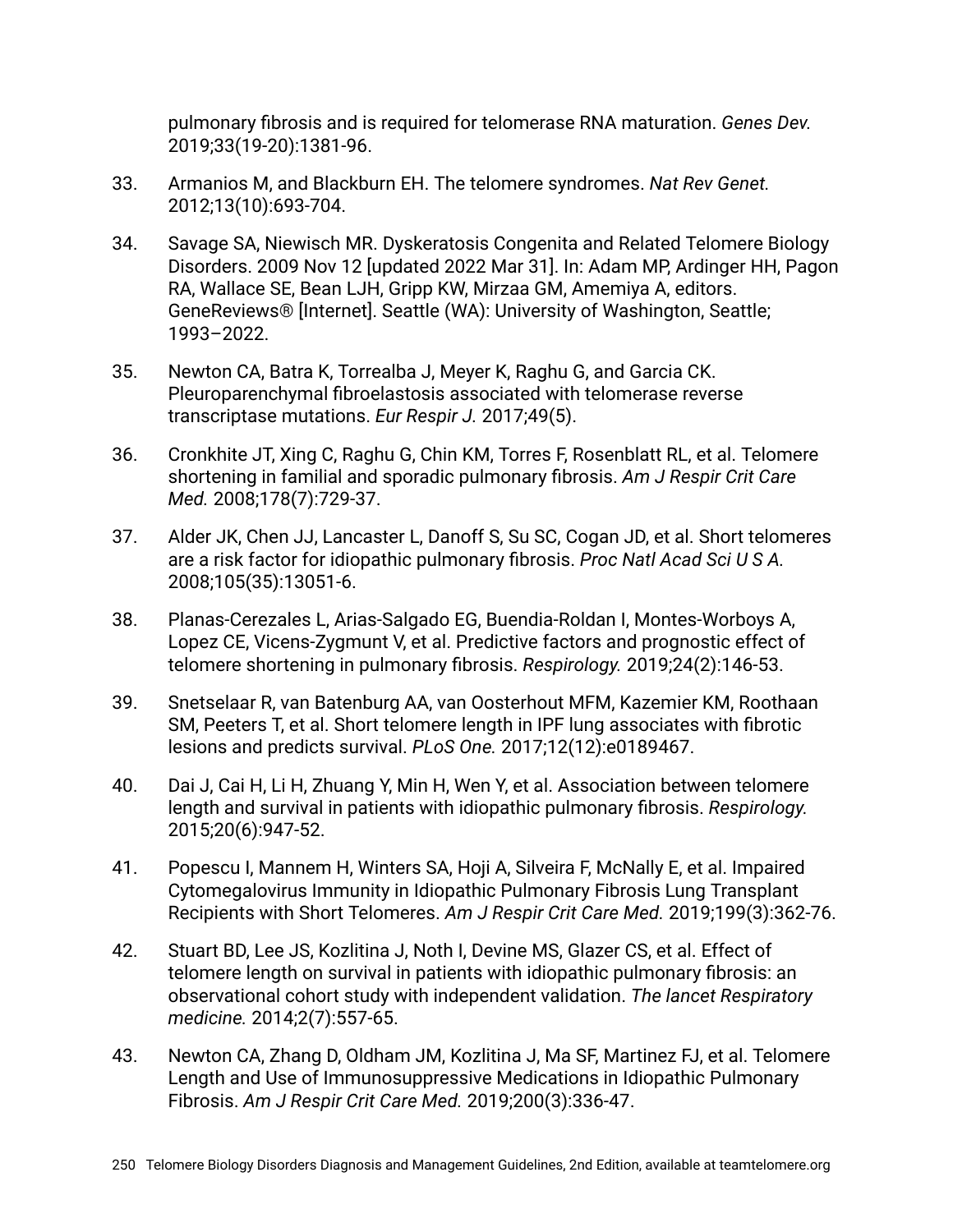- 44. Ley B, Torgerson DG, Oldham JM, Adegunsoye A, Liu S, Li J, et al. Rare Protein-Altering Telomere-related Gene Variants in Patients with Chronic Hypersensitivity Pneumonitis. *Am J Respir Crit Care Med.* 2019;200(9):1154-63.
- 45. Ley B, Liu S, Elicker BM, Henry TS, Vittinghoff E, Golden JA, et al. Telomere length in patients with unclassifiable interstitial lung disease: a cohort study. *Eur Respir J.* 2020;56(2).
- 46. Newton CA, Oldham JM, Ley B, Anand V, Adegunsoye A, Liu G, et al. Telomere length and genetic variant associations with interstitial lung disease progression and survival. *Eur Respir J.* 2019;53(4).
- 47. Snetselaar R, van Moorsel CH, Kazemier KM, van der Vis JJ, Zanen P, van Oosterhout MF, et al. Telomere length in interstitial lung diseases. *Chest.* 2015;148(4):1011-8.
- 48. Duckworth A, Gibbons MA, Allen RJ, Almond H, Beaumont RN, Wood AR, et al. Evidence that Telomere Length is Causal for Idiopathic Pulmonary Fibrosis but not Chronic Obstructive Pulmonary Disease: A Mendelian Randomisation Study *medRxiv.* 2020.
- 49. Li C, Stoma S, Lotta LA, Warner S, Albrecht E, Allione A, et al. Genome-wide Association Analysis in Humans Links Nucleotide Metabolism to Leukocyte Telomere Length. *Am J Hum Genet.* 2020;106(3):389-404.
- 50. Codd V, Wang Q, Allara E, Musicha C, Kaptoge S, Stoma S, et al. Polygenic basis and biomedical consequences of telomere length variation. *Nat Genet.* 2021;53(10):1425-33.
- 51. Astuti Y, Wardhana A, Watkins J, Wulaningsih W, and Network PR. Cigarette smoking and telomere length: A systematic review of 84 studies and meta-analysis. *Environ Res.* 2017;158:480-9.
- 52. Xing C, and Garcia CK. Epigenetic inheritance of telomere length obscures identification of causative PARN locus. *J Med Genet.* 2016;53(5):356-8.
- 53. Ley B, Newton CA, Arnould I, Elicker BM, Henry TS, Vittinghoff E, et al. The MUC5B promoter polymorphism and telomere length in patients with chronic hypersensitivity pneumonitis: an observational cohort-control study. *The lancet Respiratory medicine.* 2017;5(8):639-47.
- 54. Adegunsoye A, Morisset J, Newton CA, Oldham JM, Vittinghoff E, Linderholm AL, et al. Leukocyte telomere length and mycophenolate therapy in chronic hypersensitivity pneumonitis. *Eur Respir J.* 2021;57(3).
- 55. Townsley DM, Dumitriu B, Liu D, Biancotto A, Weinstein B, Chen C, et al. Danazol Treatment for Telomere Diseases. *N Engl J Med.* 2016;374(20):1922-31.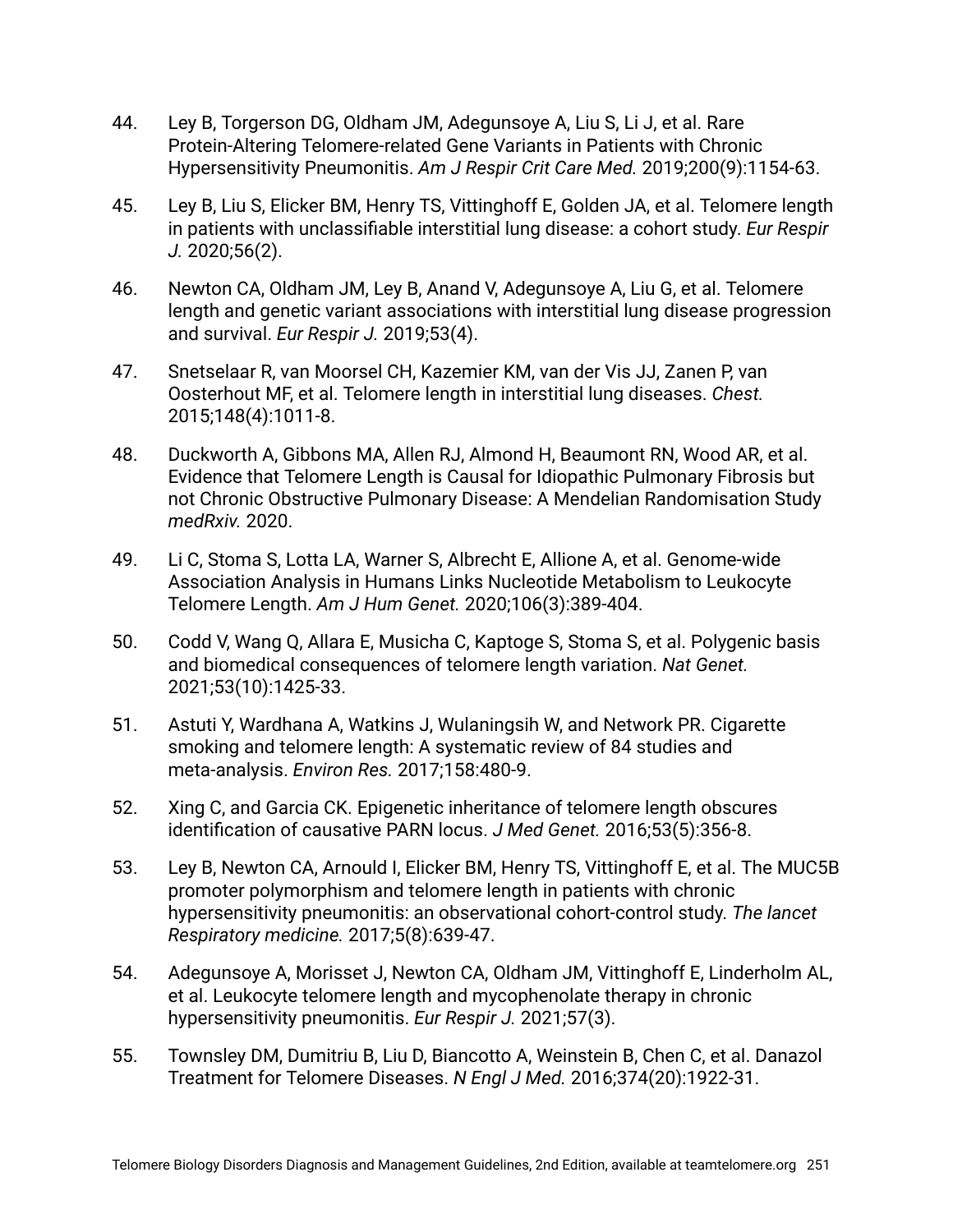- 56. King TE, Jr., Bradford WZ, Castro-Bernardini S, Fagan EA, Glaspole I, Glassberg MK, et al. A phase 3 trial of pirfenidone in patients with idiopathic pulmonary fibrosis. *N Engl J Med.* 2014;370(22):2083-92.
- 57. Richeldi L, du Bois RM, Raghu G, Azuma A, Brown KK, Costabel U, et al. Efficacy and safety of nintedanib in idiopathic pulmonary fibrosis. *N Engl J Med.* 2014;370(22):2071-82.
- 58. Petnak T, Lertjitbanjong P, Thongprayoon C, and Moua T. Impact of Antifibrotic Therapy on Mortality and Acute Exacerbation in Idiopathic Pulmonary Fibrosis: A Systematic Review and Meta-Analysis. *Chest.* 2021;160(5):1751-63.
- 59. Dempsey TM, Sangaralingham LR, Yao X, Sanghavi D, Shah ND, and Limper AH. Clinical Effectiveness of Antifibrotic Medications for Idiopathic Pulmonary Fibrosis. *Am J Respir Crit Care Med.* 2019;200(2):168-74.
- 60. Flaherty KR, Wells AU, Cottin V, Devaraj A, Walsh SLF, Inoue Y, et al. Nintedanib in Progressive Fibrosing Interstitial Lung Diseases. *N Engl J Med.* 2019;381(18):1718-27.
- 61. Justet A, Klay D, Porcher R, Cottin V, Ahmad K, Molina Molina M, et al. Safety and efficacy of pirfenidone and nintedanib in patients with Idiopathic Pulmonary Fibrosis and carrying a telomere related gene mutation. *Eur Respir J.* 2020.
- 62. Jagasia MH, Greinix HT, Arora M, Williams KM, Wolff D, Cowen EW, et al. National Institutes of Health Consensus Development Project on Criteria for Clinical Trials in Chronic Graft-versus-Host Disease: I. The 2014 Diagnosis and Staging Working Group report. *Biol Blood Marrow Transplant.* 2015;21(3):389-401 e1.
- 63. Hatabu H, Hunninghake GM, Richeldi L, Brown KK, Wells AU, Remy-Jardin M, et al. Interstitial lung abnormalities detected incidentally on CT: a Position Paper from the Fleischner Society. *The lancet Respiratory medicine.* 2020;8(7):726-37.
- 64. Diaz de Leon A, Cronkhite JT, Yilmaz C, Brewington C, Wang R, Xing C, et al. Subclinical lung disease, macrocytosis, and premature graying in kindreds with telomerase (TERT) mutations. *Chest.* 2011;140(3):753-63.
- 65. Rosas IO, Ren P, Avila NA, Chow CK, Franks TJ, Travis WD, et al. Early interstitial lung disease in familial pulmonary fibrosis. *Am J Respir Crit Care Med.* 2007;176(7):698-705.
- 66. Kropski JA, Pritchett JM, Zoz DF, Crossno PF, Markin C, Garnett ET, et al. Extensive phenotyping of individuals at risk for familial interstitial pneumonia reveals clues to the pathogenesis of interstitial lung disease. *Am J Respir Crit Care Med.* 2015;191(4):417-26.
- 67. Hunninghake GM, Quesada-Arias LD, Carmichael NE, Martinez Manzano JM, Poli De Frias S, Baumgartner MA, et al. Interstitial Lung Disease in Relatives of